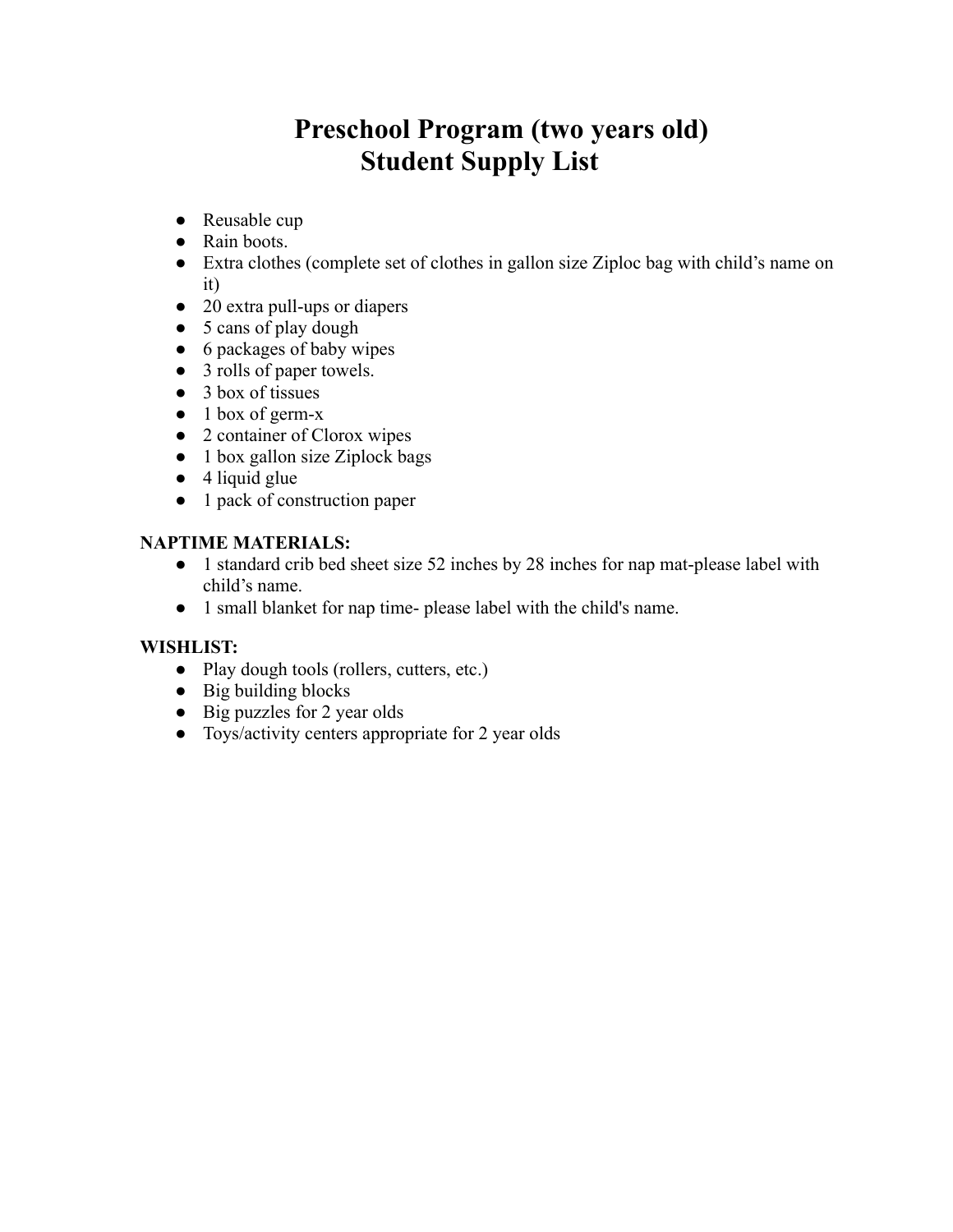# **Pre-K Program Student Supply List**

- Water bottle
- Extra clothes (complete set of clothes in gallon size Ziploc bag with child's name on it)
- I plastic folder
- 1 pack of colored markers
- 8 cans of play dough
- 2 black sharpies
- 1 ream of colored cardstock
- 1 ream of white cardstock
- 2 package of baby wipes
- 4 rolls of paper towels.
- 6 rolls of toilet paper
- 2 boxes of tissues
- 2 container of Clorox wipes
- 1 box gallon size Ziplock bags
- 1 ream of construction paper
- $\bullet$  6 glue sticks
- 2 bottles of liquid glue

#### **NAPTIME MATERIALS:**

- 1 standard crib bed sheet size 52 inches by 28 inches for nap mat-please label with child's name.
- 1 small blanket for nap time- please label it with the child's name.

#### **WISHLIST:**

- Kitchen toys
- Animals toys
- Glitter
- Stickers
- Puzzles
- White board markers
- 1 pack of acrylic paint
- Washi tape.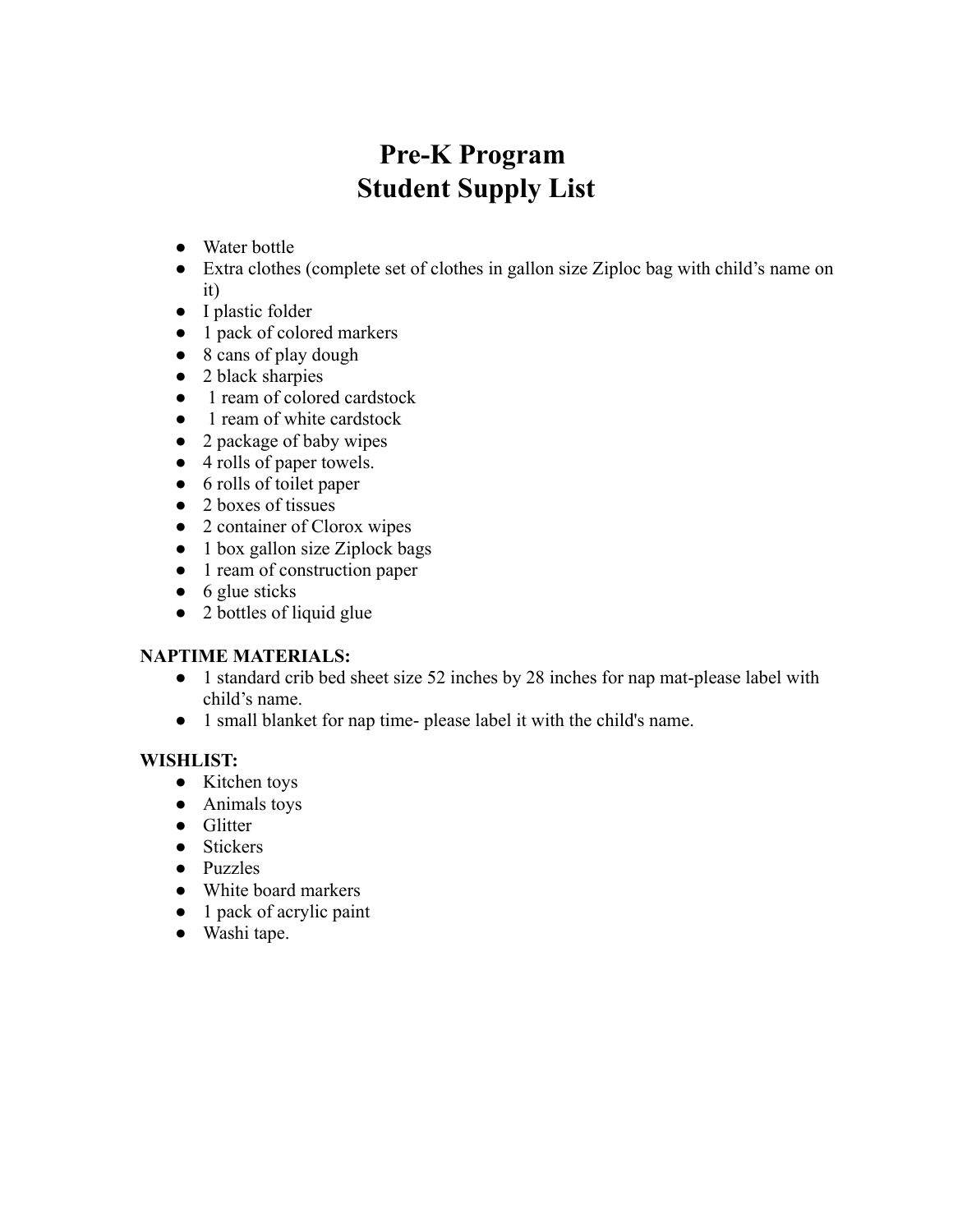### **ICM Academy Kindergarten Supply List**

- 4 boxes of Crayola brand crayons 12 count
- 2 plastic blue folders
- 8 cans of play dough
- 12 Expo brand dry erase markers
- 1 pair Fiskar scissors
- 12 glue sticks
- 12 thin yellow #2 pencils (pre-sharpened if possible)
- 2 pink erasers
- 1 plastic school box
- 2 pack of Crayola brand fat tip classic color markers
- 1 lined composition notebooks
- 1 box Ziploc storage bags (gallon, quart, sandwich, snack sizes)
- 2 box tissues
- 2 container disinfectant wipes
- 1 container baby wipes
- 1 container of hand sanitizer
- 2 rolls of paper towels
- 6 rolls of toilet paper
- 1 pack of construction paper.